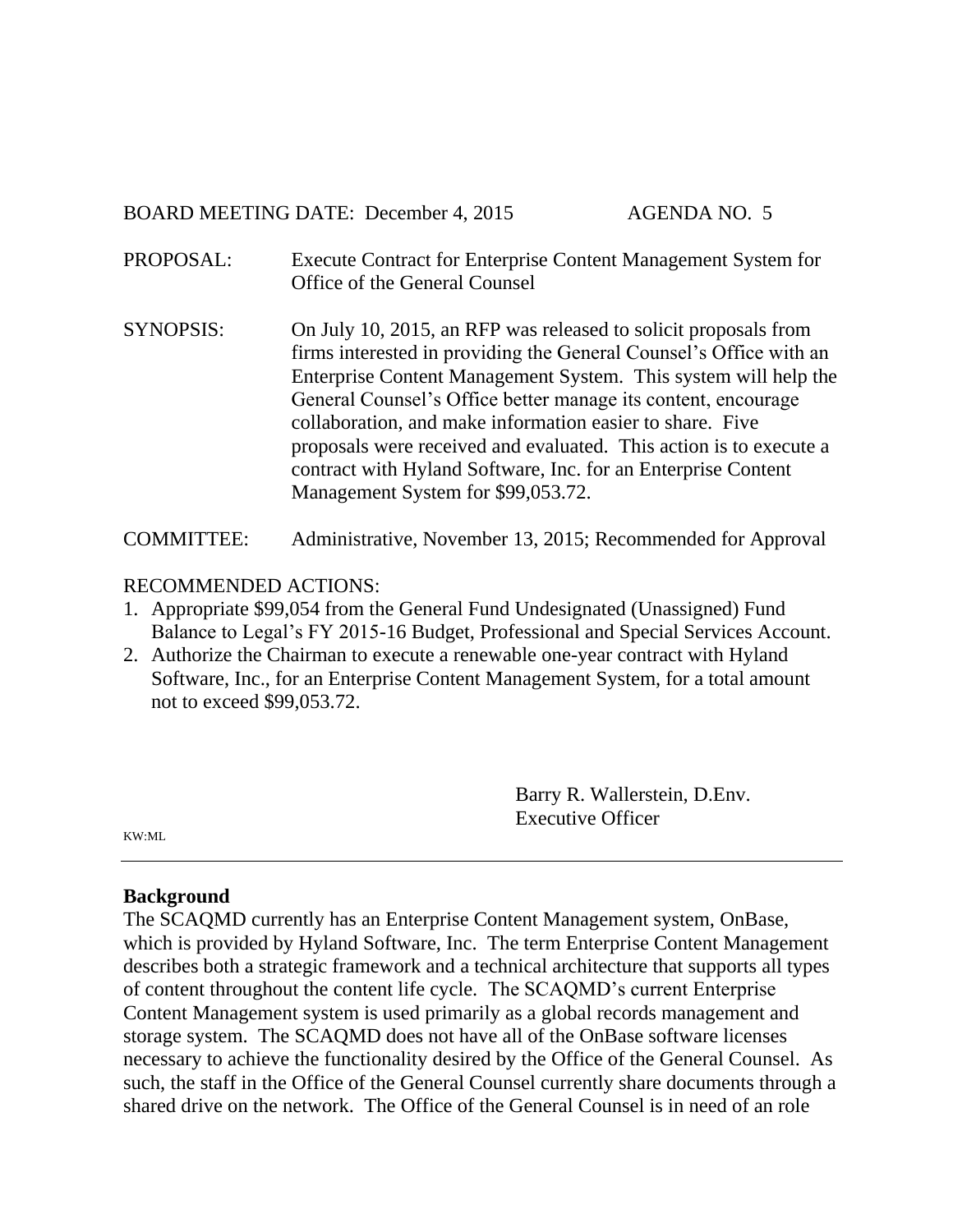specific system that will: provide document management that makes documents easier to search, access, share and reuse; provide a system that organizes and classifies email as part of a project file within the document repository; control document versions and provide access to the complete version history of a document; facilitate comprehensive search functions to retrieve information with advanced search technology; and provide mobile access and enable remote users to access documents safety and securely. On July 10, 2015, SCAQMD released RFP #2016-06 to solicit proposals from Enterprise Management Content vendors interested in contracting with the SCAQMD.

# **Outreach**

In accordance with SCAQMD's Procurement Policy and Procedure, a public notice advertising the RFP/RFQ and inviting bids was published in the Los Angeles Times, the Orange County Register, the San Bernardino Sun, and Riverside County's Press Enterprise newspapers to leverage the most cost-effective method of outreach to the South Coast Basin.

Additionally, potential bidders may have been notified utilizing SCAQMD's own electronic listing of certified minority vendors. Notice of the RFP/RFQ has been emailed to the Black and Latino Legislative Caucuses and various minority chambers of commerce and business associations, and placed on the Internet at SCAQMD's website [\(http://www.aqmd.gov\)](http://www.aqmd.gov/).

## **Proposal Evaluation**

Five proposals were received when final bidding closed at 5:00 p.m. on August 13, 2015. Two of the proposals received were deemed complete and met the RFP requirements.

The panel evaluating proposals included four SCAQMD employees - an Information Management Manager, an Investigations Manager, and two Senior Deputy District Counsels. Of these four panel members, three are Caucasian and one is Hispanic; one is female and three are male.

The panel evaluated the two qualified and responsive proposals based on criteria specified in the RFP, which included ability to deliver desired features, technical approach / implementation, previous experience servicing legal offices, and cost.

The Attachment A summarizes scores of the qualified bids. Hyland Software, Inc., which proposed the OnBase solution, was the firm that submitted the highest-rated qualified bid. General Networks was the other qualified bidder. The core component of General Networks' Enterprise Content Management solution is Open Text eDOCS Document Management. Hyland Software, Inc. submitted a proposal for \$154,332.00 while General Network's proposal was for \$252,602.02. The proposals included labor costs, software licensing costs, software maintenance costs, hardware costs, and training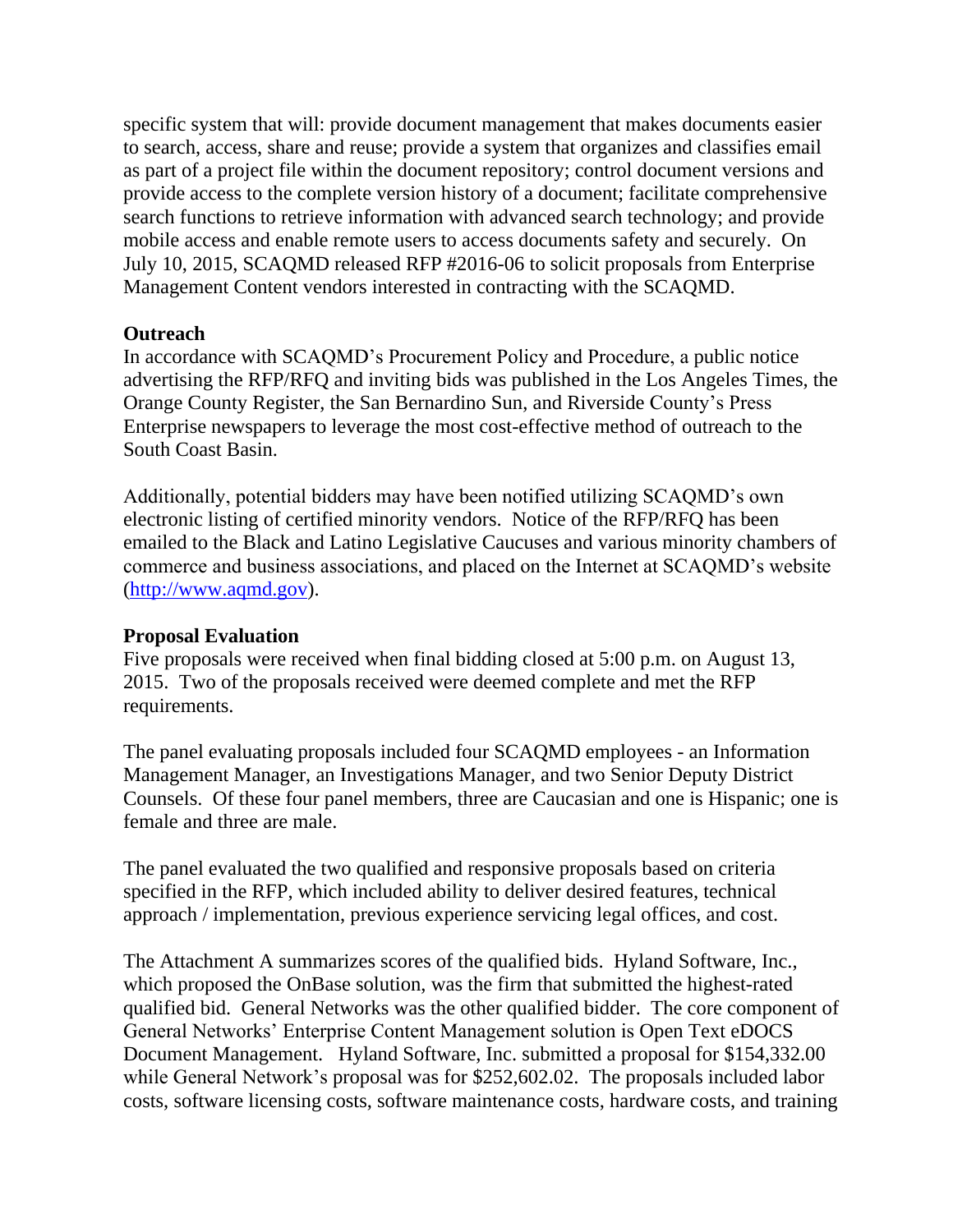costs. Staff believes Hyland Software, Inc.'s proposal provides the best value to SCAQMD while meeting the desired features of the Enterprise Content Management system. The pricing for this contract includes a volume discount negotiated by the General Services Administration ("GSA") and provided to SCAQMD. The GSA provides centralized procurement for the federal government and establishes long-term government-wide contracts with commercial firms to provide access to commercial products and services at volume discount pricing. The GSA may provide State and local governments, and instrumentalities thereof, access to its supply sources. The GSA has determined that the SCAQMD is eligible for the GSA volume discount to purchase the software and services provided in this contract. The volume discount for the contract is \$10,578.28. With the application of the GSA discount and the deduction of items that were bid for but that the General Counsel's office does not need, the actual contract price will be \$99,053.72.

## **Resource Impacts**

Sufficient funds in the amount of \$99,053.72 will be available once the appropriation from the Undesignated Fund Balance is made to Legal's FY 2015-16 Budget. Maintenance costs will be requested in subsequent fiscal years and are not expected to exceed \$4,364.69 per year.

# **Attachment**

Attachment A - Summary of Evaluation of Respondents to RFP #P2016-06